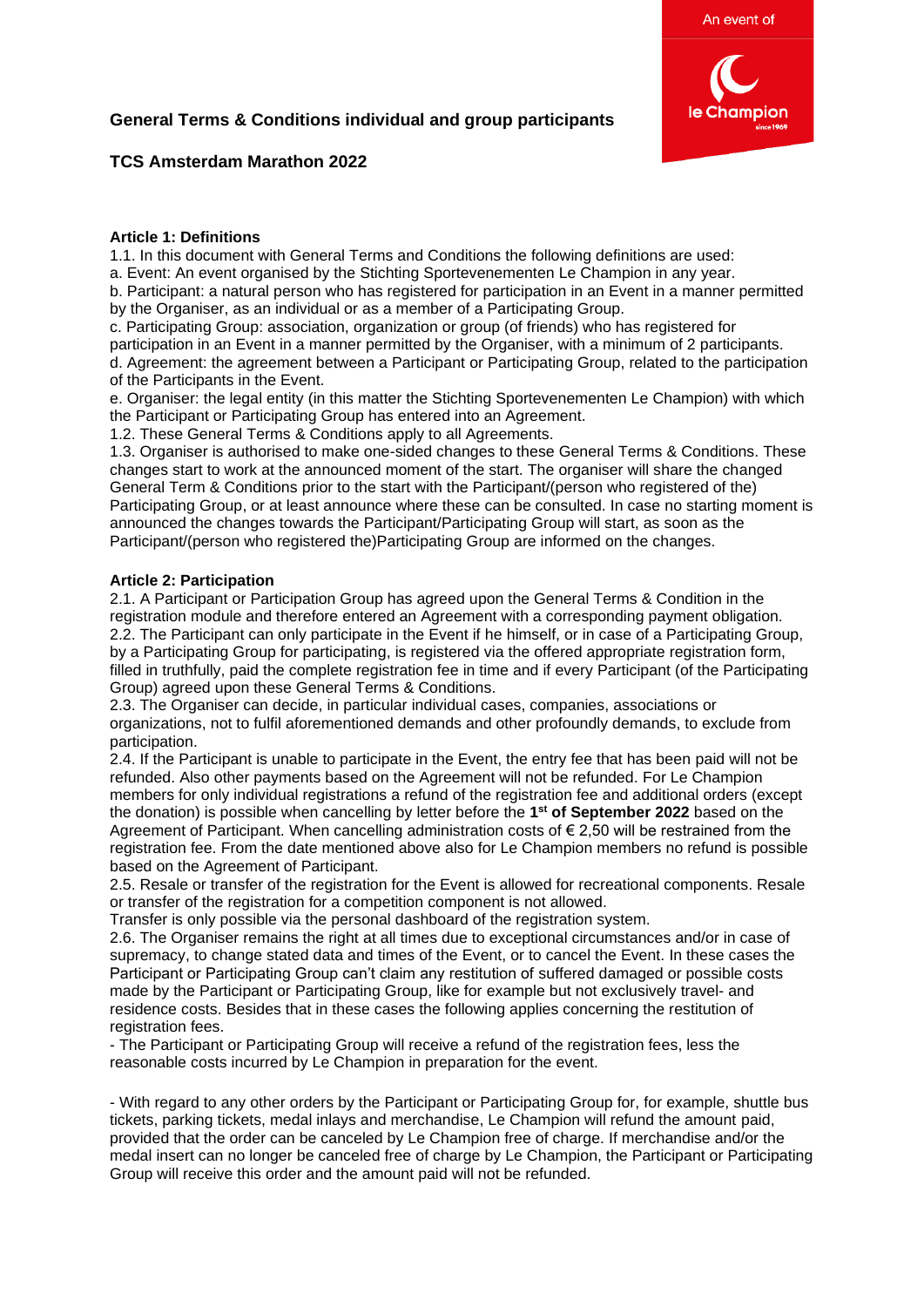2.7. Participants until the age of 12 can only participate accompanied by an adult. Except for components which only children can participate. When there is a minimum- and/or maximum age for a component of an Event this can be found in the regulation of the Event.

2.8. The Participant will follow the instructions of the employees or volunteers at/of the Event at all times. At repeatedly or severe misbehaviour the Organiser has the right to stop the participation at the Event without the ability to claim a restitution of the registration fee or possible extra costs made or damage like for example, but not exclusively travel- and residence costs.

2.9. In case the Event doesn't go as expected by the Participant and/or Participating Group, the Participant and/or Participating Group is obliged to announce this directly to the Organiser. In case the complaint can't be solved on location after satisfaction, the Participant and/or Participating Group can inform the Organiser about this by letter within 14 days after the Event.

2.10. When participating in the Event the Participant declares to not have any COVID-19 related complaints for example, but not exclusively, a cold, coughing, a fever or sudden loss of taste or smell. In case the Participant can't participate due to COVID-19 related complaints article 2.4. applies. 2.11. The organiser remains the right at all times to take additional health and/or safety measures for the Event. The Participant or Participating Group is obliged to follow these measures and possible conditions.

# **Article 3: Liability**

3.1. Participation is at the Participant's own risk. The Organiser is not liable for any damages, by whatever name, suffered by a Participant as a result of the participation, unless the damage is a direct consequence of deliberate intent or gross negligence on the part of the Organiser. This exclusion of liability also applies to serious damages such as all possible damages resulting from injury or death. The Organiser is never responsible for indirect damage, under which labour costs, medical expenses, lost profits, despite the way in which these are originated.

3.2. If, despite the stipulations in the first paragraph of this article, the Organiser's liability for damages suffered by a Participant must be accepted the Organiser's obligation to reimburse the damages in question remains limited to the amount the Organiser's insurance company will pay in respect of the claim. With the understanding that with the lack of cover the liability of the Organiser is limited to the amount of maximum € 5.000,-- (five thousand euros) per Agreement.

3.3. The Participant must have adequate insurance cover against any risks of damage he or a surviving relative may suffer as a result of his death, injury or illness, caused by his participation in the Event.

3.4. The Participant declares that he is aware of the fact that participation requires good physical and mental health and declares that he meets this requirement and that he has adequately prepared for the Event through training and other means. The Organiser expressly and urgently advises the Participant to undergo a sports medical examination in relation to participating in the Event.

3.5. The Participant indemnifies the Organiser against liability for damages suffered by third parties as a result of an act or omission relating to the Event that is attributable to a Participant. The Participant must have sufficient insurance to cover the risk of liability for such damages.

3.6. (The registration of) the Participating Group indemnifies the Organizer against liability for damage that the Participant of a Participating Group may suffer as a result of his participation in the Event, unless this damage is the direct result of intent or gross misconduct attributable to the Organiser. fault, whereby the Organizer's obligation to pay compensation for that damage is limited to a maximum of the amount that the Organizer's insurer pays out in respect of that damage, on the understanding that in the event of lack of cover, the Organizer's liability is limited to a maximum amount of  $\epsilon$  5,000 (in words: five thousand euros) per Agreement.

3.7. The Organiser doesn't accept any liability for lost loss, robbery or damage of clothing or other possessions of Participants. That also applies for goods who are left behind in the change accommodation (or cloakroom/ clothing drop-off) offered by the Organiser.

# **Article 4: Portrait rights**

4.1. The in the context of the Event or Agreement possibly by or on behalf of the Organiser made pictures, videos or other content of (electronic) devices, are possession of the Organiser, despite if these are placed at disposal to the Participant or third parties, unless agreed upon differently. 4.2. The Participant will not appeal on a reasonable concern, as meant in the copyright law (portrait right), based on the publication on the website of the Event and/or on the social media channels of the Organiser during or around the time of the Event made pictures and/or videos in which the Participant is visible.